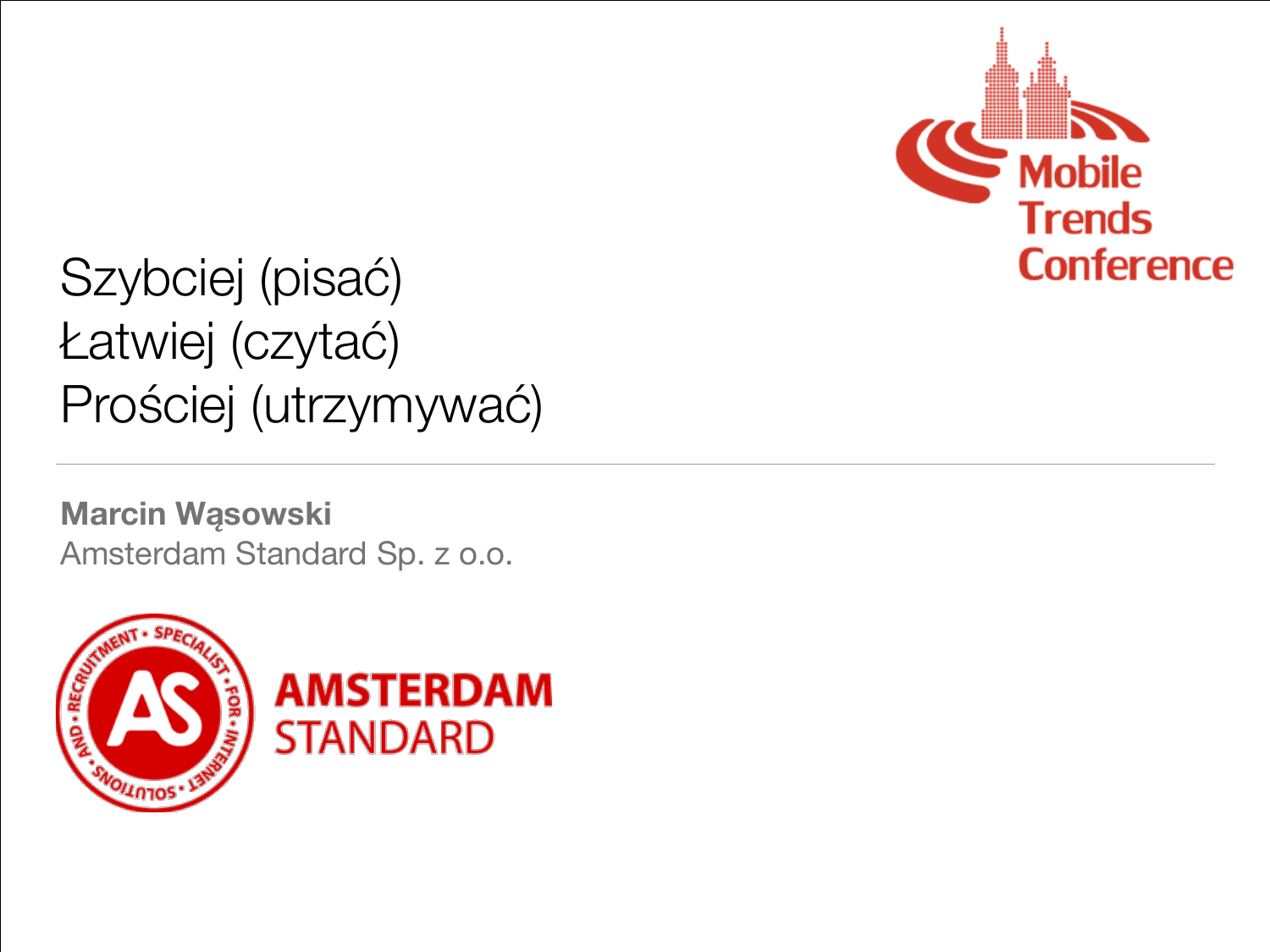## Co dostajemy na starcie ?



- pobieranie elementów widoku, rzutowanie: ( np. findById )
- każde zdarzenie = nowa klasa listenera ( często anonimowa)
- skomplikowany model wykonywania zadań w tle
- "rozwlekły" dostęp do zasobów, preferencji, serwisów systemowych

### ... i jeszcze kilka innych "wypełniaczy czasu"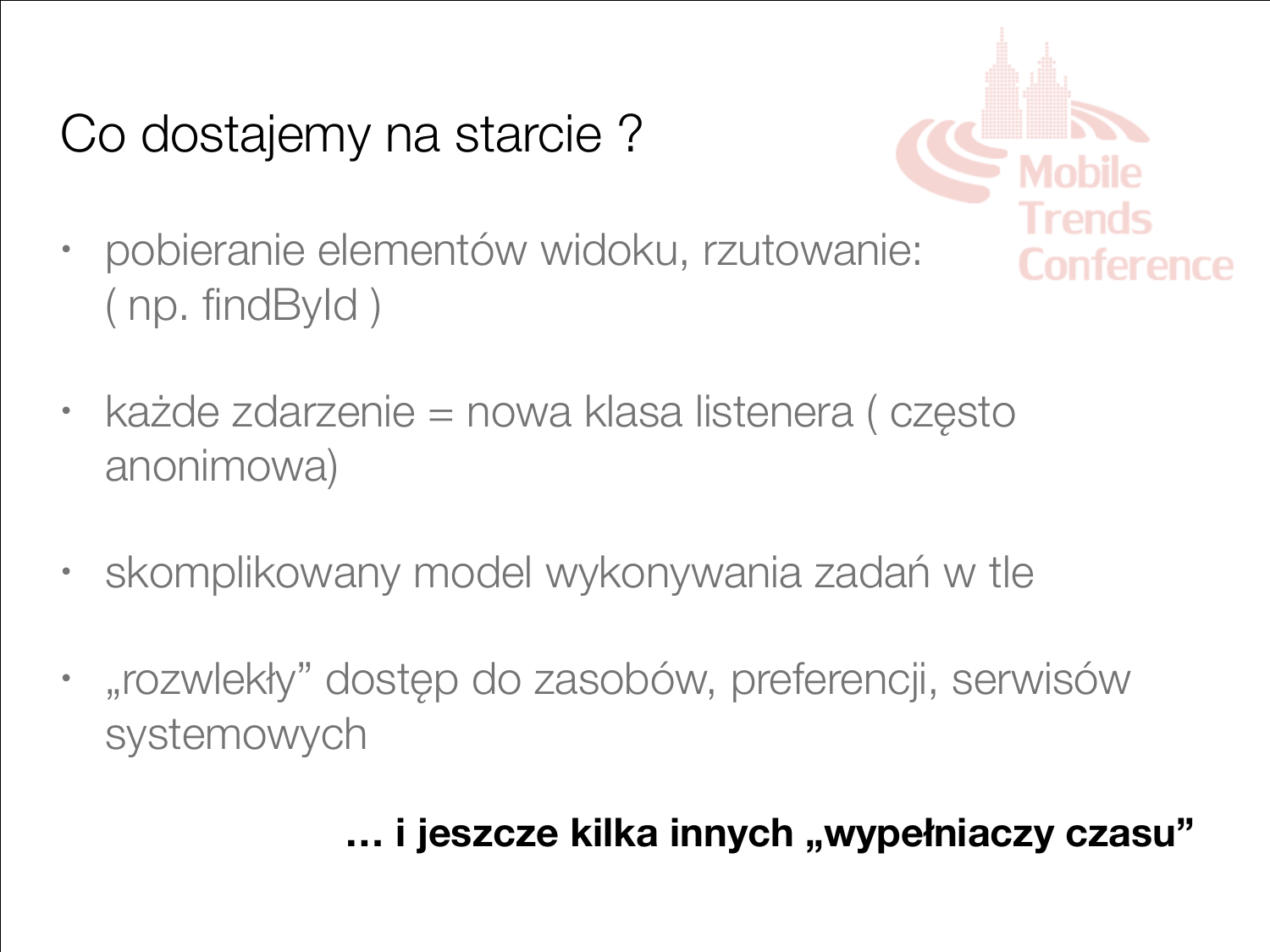### Zacznijmy od UI

<RelativeLayout xmlns:android="http://schemas.android.com/apk/res/android" xmlns:tools="http://schemas.android.com/tools" **Conference** android: layout width="match parent" android: layout\_height="match\_parent"> <TextView android: id="@+id/txvName" android:gravity="center" android: layout\_width="match\_parent" android:layout\_height="wrap\_content" android:text="@string/app\_name" /> <ImageView android:id="@+id/ivPhoto" android: layout width="match parent" android: layout\_height="match\_parent" android: layout below="@id/txvName" android: layout\_above="@+id/btn0thers" android:contentDescription="@string/example\_image" /> <Button android:id="@+id/btn0thers"

android: layout\_width="match\_parent" android: layout\_height="wrap\_content" android:layout\_alignParentBottom="true" android:text="@string/others" /> </RelativeLayout>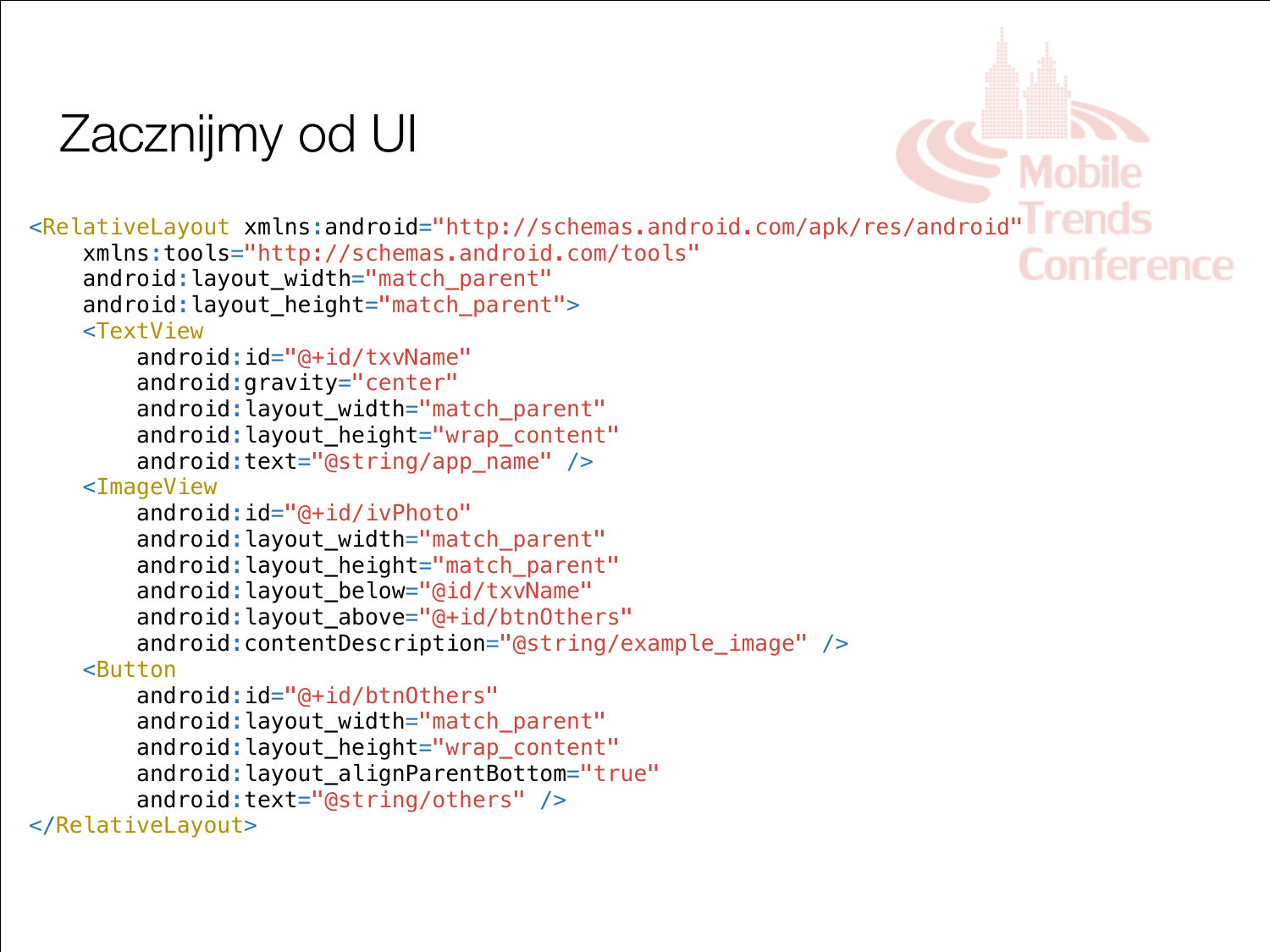```
public class SimpleActivity extends Activity {
```
 private TextView txvName; private ImageView ivPhoto; private Button btnOthers;

```
 @Override
 protected void onCreate(Bundle savedInstanceState) {
    super.onCreate(savedInstanceState);
```

```
 requestWindowFeature(Window.FEATURE_NO_TITLE);
 getWindow().setFlags(WindowManager.LayoutParams.FLAG_FULLSCREEN, 
        WindowManager.LayoutParams.FLAG_FULLSCREEN);
setContentView(R.layout.activity simple);
```
**Conference** 

```
this.txvName = (TextView) findViewById(R.id.txvName);
this.ivPhoto = (ImageView) findViewById(R.id.ivPhoto);
this.btnOthers = (Button) findViewById(R.id.btnOthers);
```

```
 this.btnOthers.setOnClickListener(new View.OnClickListener() {
            @Override
            public void onClick(View sender) {
                //Logika przejścia do listy
 }
        });
```

```
 this.ivPhoto.setOnLongClickListener(new View.OnLongClickListener() {
            @Override
            public boolean onLongClick(View arg0) {
                //Pobranie następnego zdjęcia
                return false;
 }
```

```
 });
```

```
Spanned photoTitleSpanned = Html.fromHtml(getString(R.string.photo_fitle)); this.txvName.setText(photoTitleSpanned);
```
}

}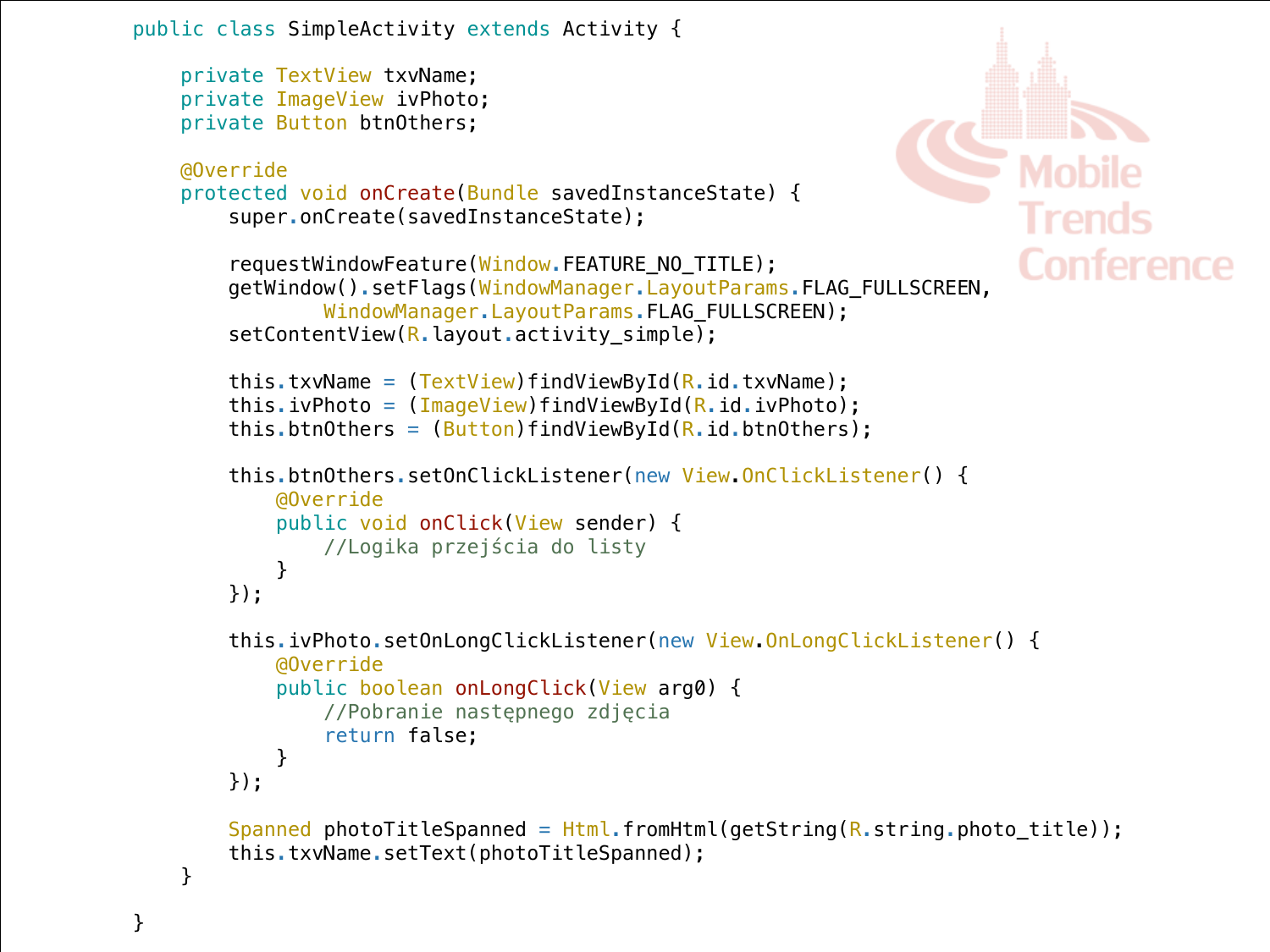

```
@Fullscreen
@WindowFeature({Window.FEATURE_NO_TITLE})
@EActivity(R.layout.activity_simple)
public class AASimpleActivity extends Activity {
```

```
 @ViewById(R.id.txvName)
 @FromHtml(R.string.photo_title)
 protected TextView txvName;
```

```
 @Click(R.id.btnOthers)
 protected void btnOthersClick(View sender){
     //Logika przejścia do listy
```
#### }

}

```
 @LongClick(R.id.ivPhoto)
 protected void ivPhotoLongClick(View sender){
     //Pobranie następnego zdjęcia
 }
```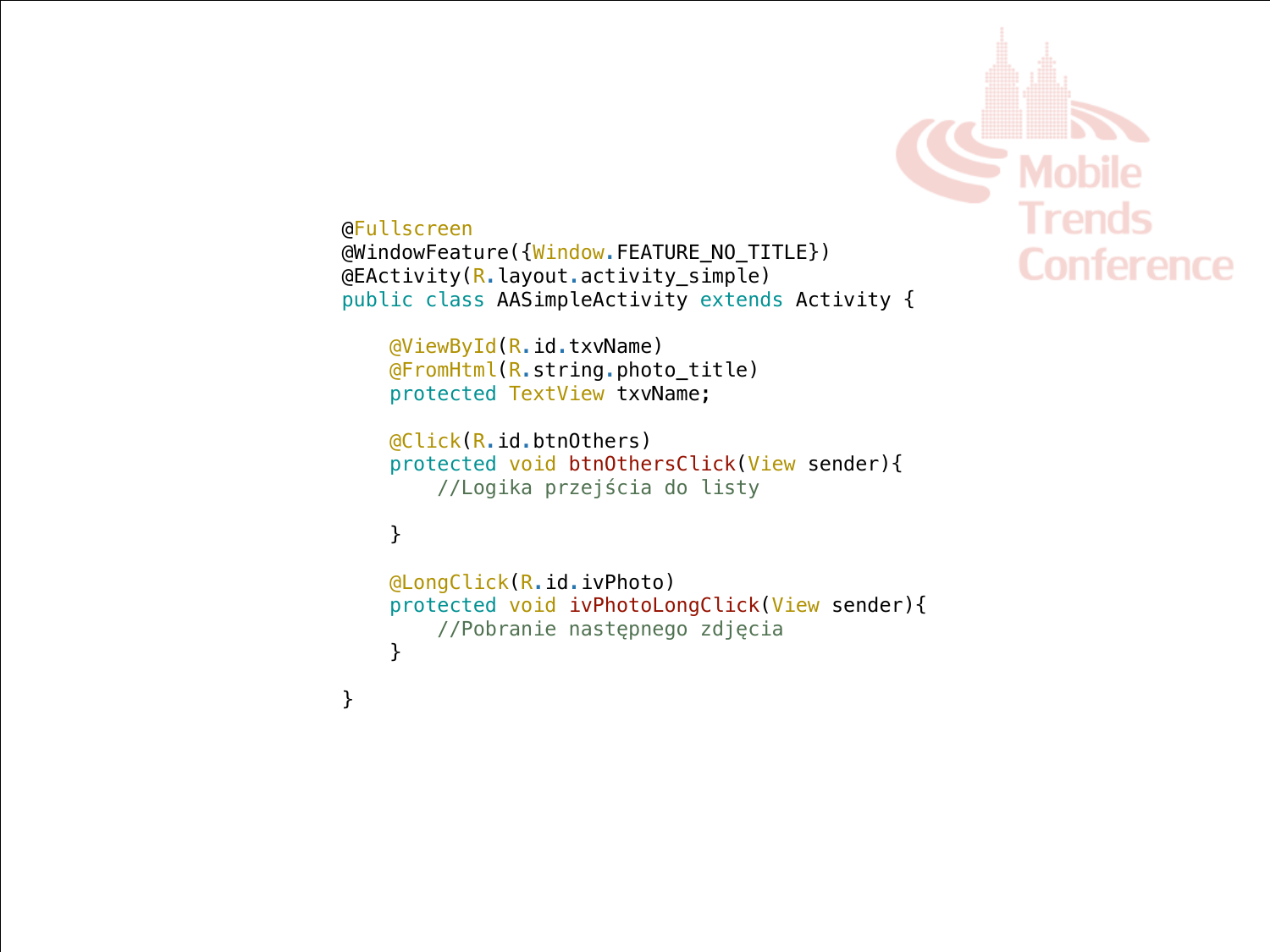Jak więc dokonać takiej zmiany ?

Po kolei:



- mamy "adnotacje" (annotations) należy je przetworzyć. Jak ? :
	- 1. Przetwarzanie w "runtime"-ie

*Wolne, narzut w wykonaniu.*

2. Przetwarzanie podczas kompilacji.

*Wydaje się być ok.*

- jeśli podejście 2 to należy gdzieś zapisać rezultat.

 *Generator kodu.*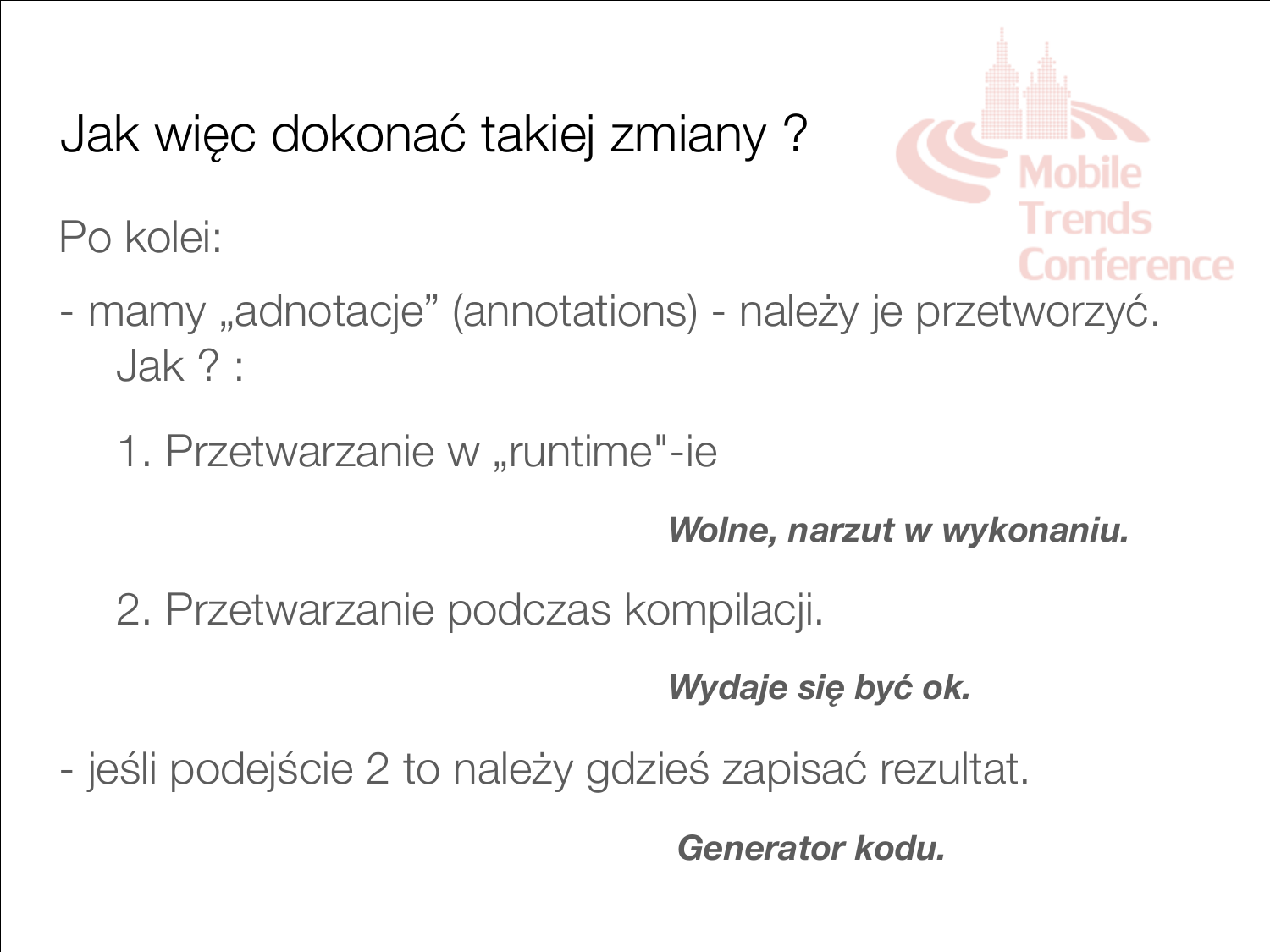### AndroidAnnotations

- 
- Biblioteka ta działa właśnie w zaprezentowany sposób.
- Wprowadza elementy, które nazywa "rozszerzonymi komponentami"
- Obiekt taki deklarujemy poprzez zdefiniowanie dla adnotacji @E……..

Mamy dostępne:

@EActivity, @EApplication, @EBean, @EFragment, @EProvider, @EReceiver, @EIntentService, @EService, @EView, @EViewGroup, @EProvider,

• Generowana jest klasa odpowiedzialna za obsłużenie funkcjonalności "rozszerzonego komponentu":

public final class MainActivity\_ extends MainActivity implements HasViews, OnViewChangedListener { @EActivity(R.layout.activity\_main) public class MainActivity extends Activity {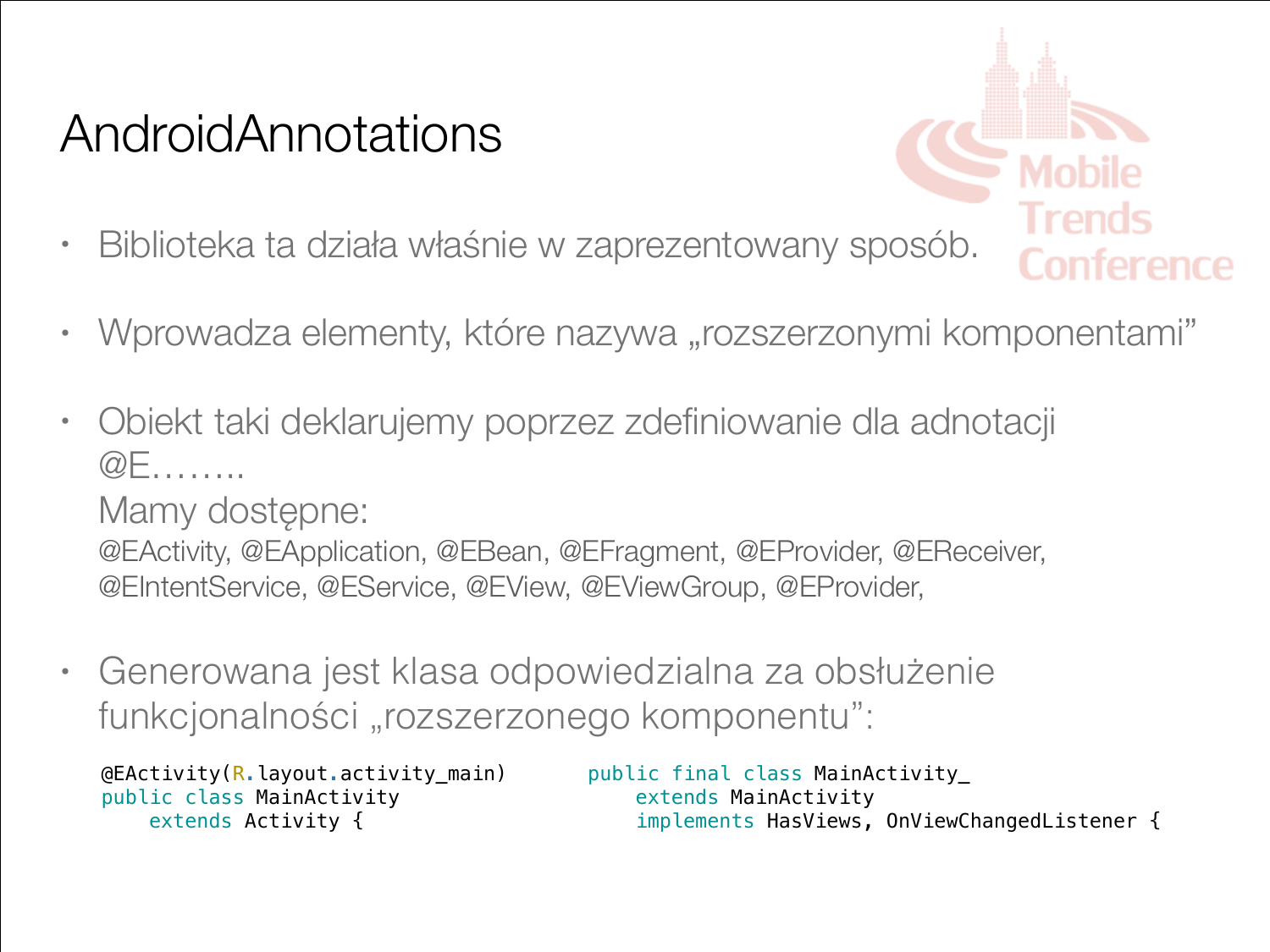# Komponenty- subiektywny podział:

Wykorzystywane bezpośrednio przez środowisko Androida:

| @EActivity             | Conicidad<br><b>Actvity</b> |  |  |
|------------------------|-----------------------------|--|--|
| @EProvider             | ContentProvider             |  |  |
| @EService              | Service, IntentService      |  |  |
| <b>@EIntentService</b> | <b>IntentService</b>        |  |  |
| @EReceiver             | <b>BroadcastReceiver</b>    |  |  |
| @EProvider             | ContentProvider             |  |  |

Trends

Wizualne:

| @EFragment (?)     | Fragment    |
|--------------------|-------------|
| @EView             | <b>View</b> |
| <b>@EViewGroup</b> | ViewGroup   |

Wstrzykiwane:

| @EApplication (?) | @Application | Application |
|-------------------|--------------|-------------|
| @EBean            | @Bean        | Object      |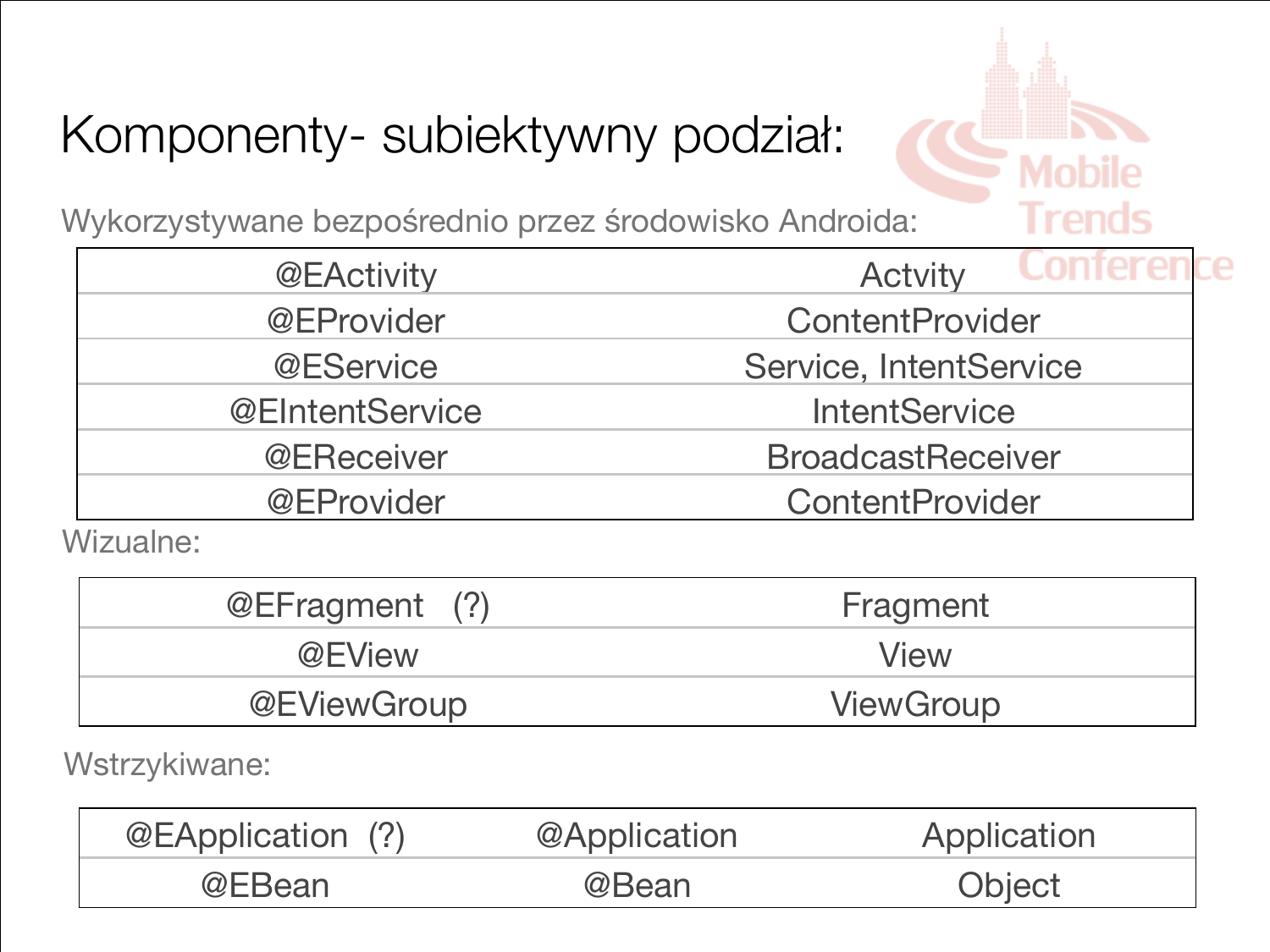### Wstrzykiwanie zależności (DI)

**@AfterInject** - po wstrzyknięciu wszystkie zależności. Wykorzystywana w każdym z rodzajów komponentów

**@AfterViews** - po zabindowaniu wszystkich składowych widoku.

Wykorzystywana w: @EActivity, @EFragment, @EView, @EViewGroup, @EBean (?)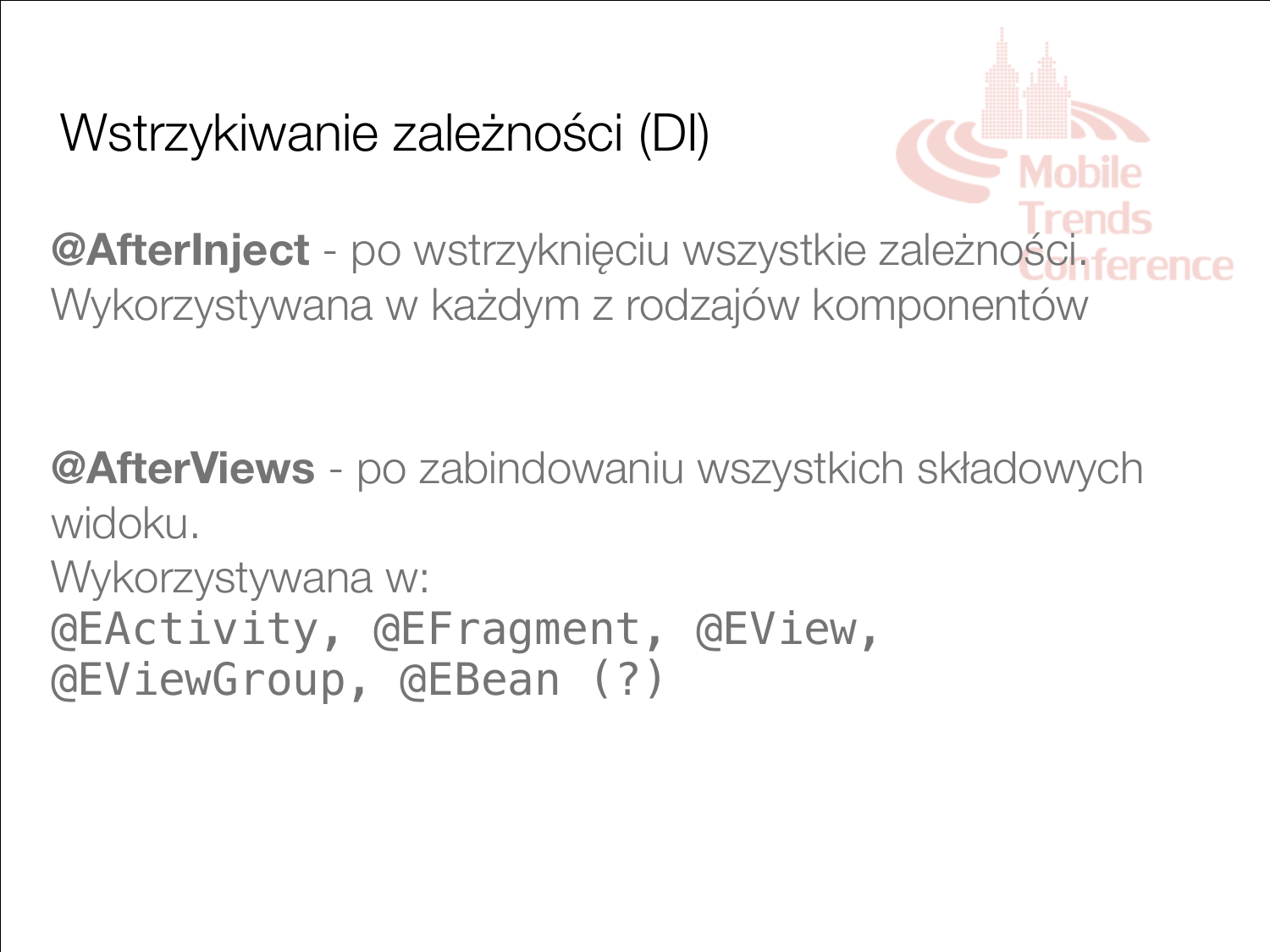### Pobieranie elementów widoku



- @AfterViews wszystkie elementy widoku zabindowane.
- @ViewById pobranie elementów widoku

//Deklaracje private ImageView ivPhoto; private Button btnOthers;

```
//A później w onCreate
```

```
this.ivPhoto = (ImageView) findViewById(R.id.ivPhoto);
this.btnOthers = (Button) findViewById(R.id.btnOthers);
```
@ViewById(R.id.btnOthers) protected Button someButton;

@ViewById protected ImageView ivPhoto;

```
• FragmentById oraz @FragmentByTag
```

```
//Deklaracje ....
protected ExampleFragment frgExample1;
protected ExampleFragment frgTag3;
//....a następnie
frgExample1 = ((ExampleFragment) getSupportFragmentManager().
    findFragmentById(R.id.frgExample1));
frgTag3 = ((ExampleFragment) getSupportFragmentManager().
    findFragmentByTag("frgTag3"));
```
@FragmentById(R.id.frgExample1) protected AAExampleFragment frgExample1; @FragmentByTag("frgTag3") protected AAExampleFragment frgTag3;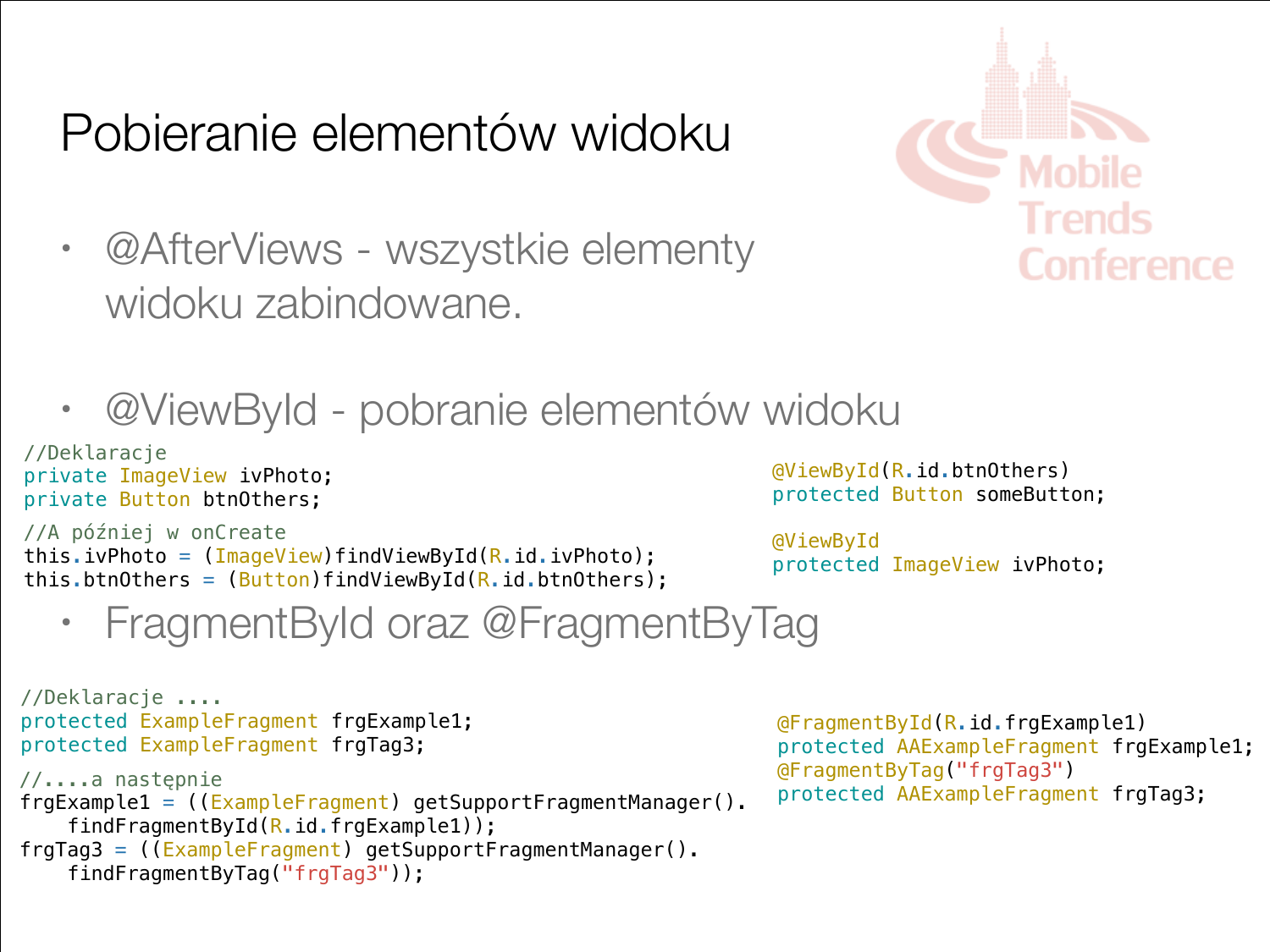

```
@Extra
```

```
Bundle extras = this.getIntent().getExtras();
this.exampleExtra = extras.containsKey("exampleExtra") ?
        extras.getString("exampleExtra") : "default value";
```

```
@Extra
protected String exampleExtra = "default_value";
```

```
@FragmentArg
```

```
Bundle args = this.getArguments();
        if(args!=null){
             this.exampleArgument = args.containsKey("exampleArgument") ?
                     args.getString("exampleArgument") : null;
         }
```

```
@FragmentArg("exampleArgument")
protected String exampleArgument;
```
@NonConfigurationInstance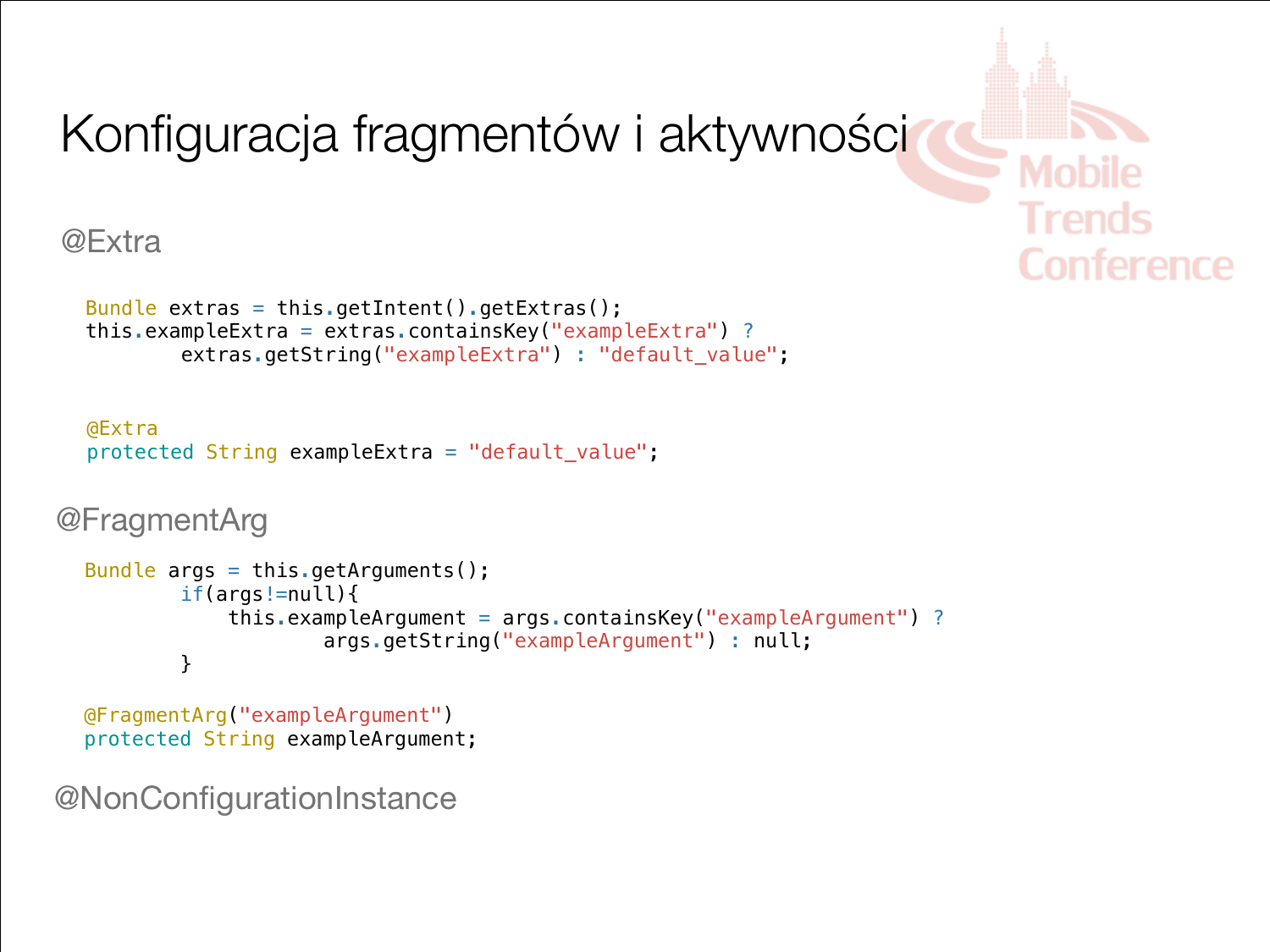### Wstrzykiwanie własnych zasobów



@Bean

@EBean public class AAMyBean {

@EBean(scope=Scope.Singleton) public class AAMySingletonBean { @Bean protected AAMyBean exampleBean;

@Bean protected AAMySingletonBean exampleSingletonBean;

### @App

}

```
@EApplication
```

```
public class AAExampleApplication 
   extends Application {
```

```
 @Override
 public void onCreate(){
     super.onCreate();
     this.initializeTaskInBg();
 }
```

```
 @Background
    protected void initializeTaskInBg(){
         //Operacje
 }
```
<application android:allowBackup="true" android: icon="@drawable/ic\_launcher" android:label="@string/app\_name" android:theme="@style/AppTheme" android:name=".aa.AAExampleApplication\_">

```
@App
protected AAExampleApplication app;
```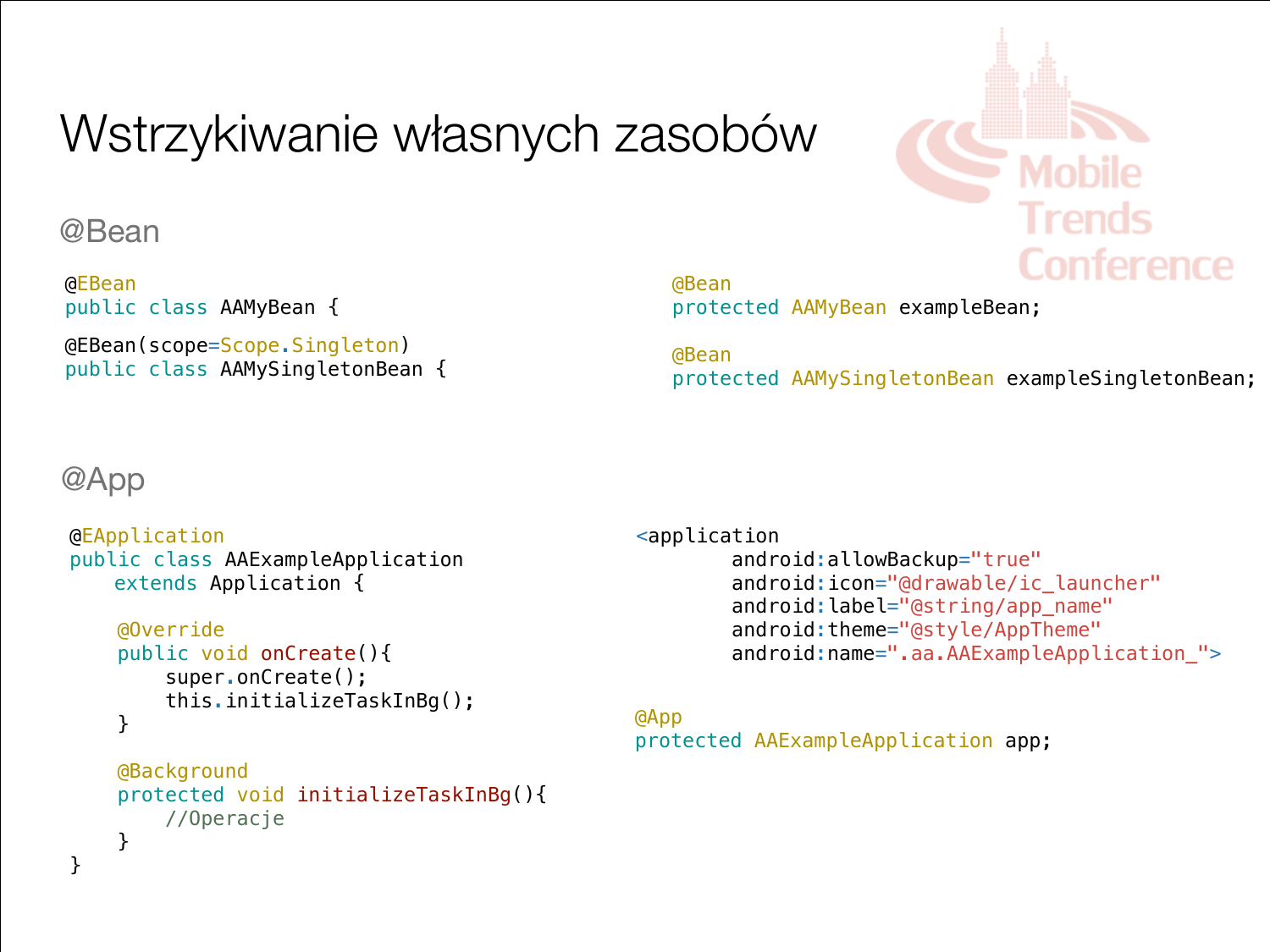### Wstrzykiwanie zasobów systemowych

@RootContext

public class AASimpleActivity extends Activity {

> @Bean protected AAMyBean exampleBean;

@EBean public class AAMyBean {

> @RootContext protected Context context;

 @RootContext protected Activity anyActivityContext;

 @RootContext protected AASimpleActivity exactActvityContext;

Trends

**Conference** 

}

### @SystemService

//Deklaracja ... private NotificationManager nManager;

 // ... i pobranie this.nManager = (NotificationManager) this.getSystemService(Context.NOTIFICATION\_SERVICE);

@SystemService protected NotificationManager nManager;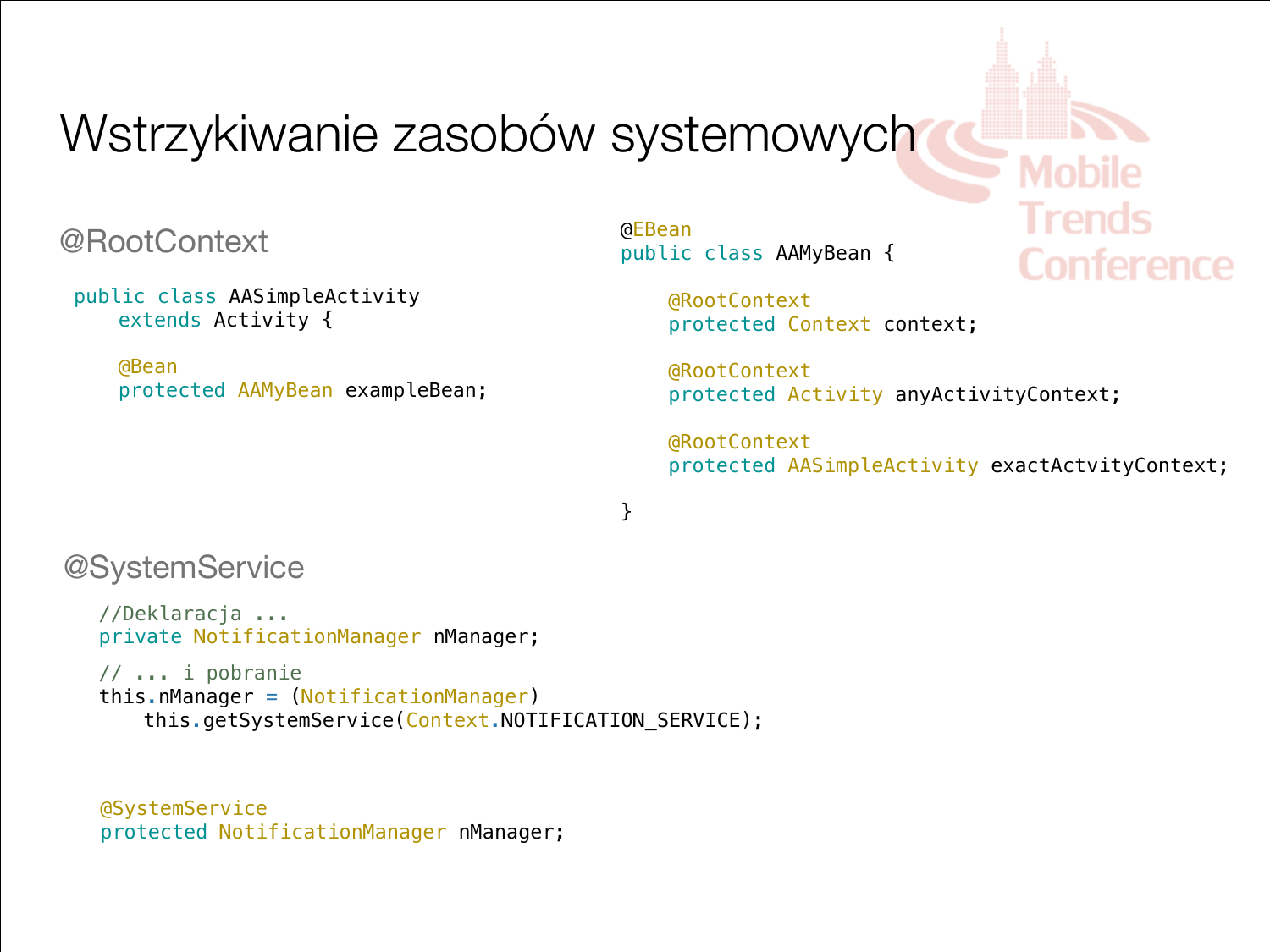### Obsługa zdarzeń

• Standardowo mamy:



- w przypadku AndroidAnnotations: @Click(R.id.btnCancel) protected void btnCancelClick(){ //[...]
- Dostępne zdarzenia:
- @Click, @Touch, @LongClick
- @SeekBarProgressChange, @SeekBarTouchStart, @SeekBarTouchStop
- @ItemClick, @ItemLongClick, @ItemSelect
- @OptionsItem
- @FocusChanges, @CheckedChange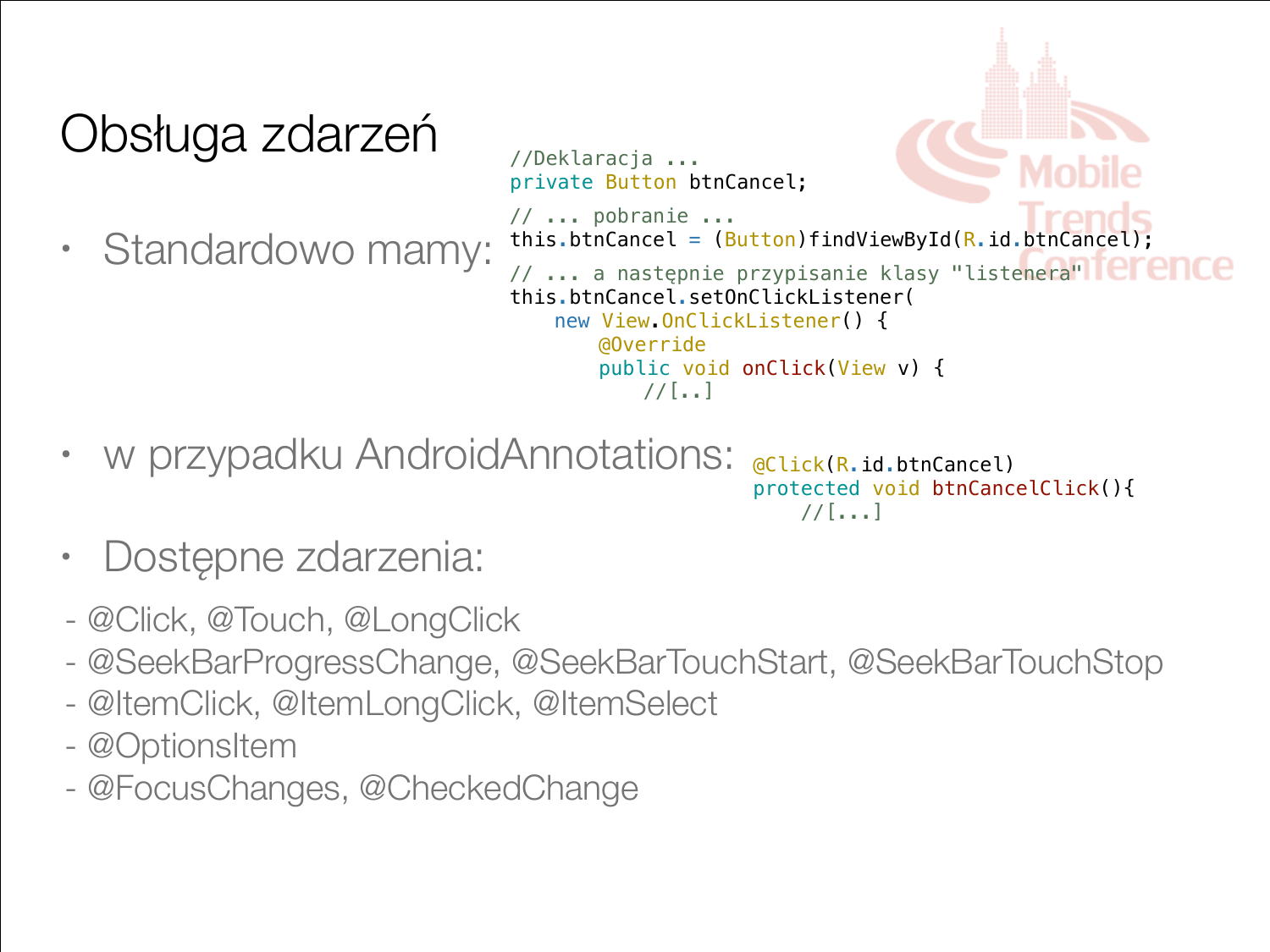### public class ThreadActivity extends Activity { Praca z watkami

}

 private TextView txvProgress; private Button btnStart; private Button btnCancel; private OperationTask task;

#### @Override

```
 protected void onCreate(Bundle savedInstanceState) {
     super.onCreate(savedInstanceState);
    setContentView(R.layout.activity_thread);
```

```
this.btnCancel = (Button) findViewById(R.id.btnCancel);this.btnStart = (Button) findViewById(R.id.btnStart);this.txvProgress = (TextView) findViewById(R.id.txtProgress);
```

```
 this.btnStart.setOnClickListener(new View.OnClickListener() {
            @Override
            public void onClick(View v) {
                if(task!=null &&
                    task.getStatus() == AsyncTask.Status.RUNNING){
                    task.cancel(true);
 }
               task = new OperationTask();
```

```
 }
    });
```

```
 this.btnCancel.setOnClickListener(new View.OnClickListener() {
            @Override
            public void onClick(View v) {
               if(task!=null \&& \text{task.getStatus}() == Status.RUNNING){
                   task.cancel(true);
 }
 }
        });
```

```
 private void showFinish(String message){
     this.txvProgress.setText(message);
     Toast.makeText(this, message, Toast.LENGTH_LONG).show();
 }
```

```
 private void showProgress(String message){
     this.txvProgress.setText(message);
 }
```
task.execute(100L);

```
 private class OperationTask extends AsyncTask<Long, Integer, Long>
\{ x | x | y | x \}
```


```
private class OperationTask 
     extends AsyncTask<Long, Integer, Long>
\{ @Override
     protected Long doInBackground(Long... params) {
        long time = 0;
         try{
            for(int i = 0; i < 100; i++){
                Thread.sleep(params[0]);
                time += params[0];
                 publishProgress(i);
                 if (isCancelled()) break;
 }
         }catch(InterruptedException e){
             return -1L;
         }
         return time;
     }
     @Override
     protected void onProgressUpdate(Integer... values) {
        showProgress(getString(R.string.progress, values[0]));
     }
     @Override
     protected void onPostExecute(Long result) {
        showFinish(getString(R.string.finished, (long)result));
     }
```
}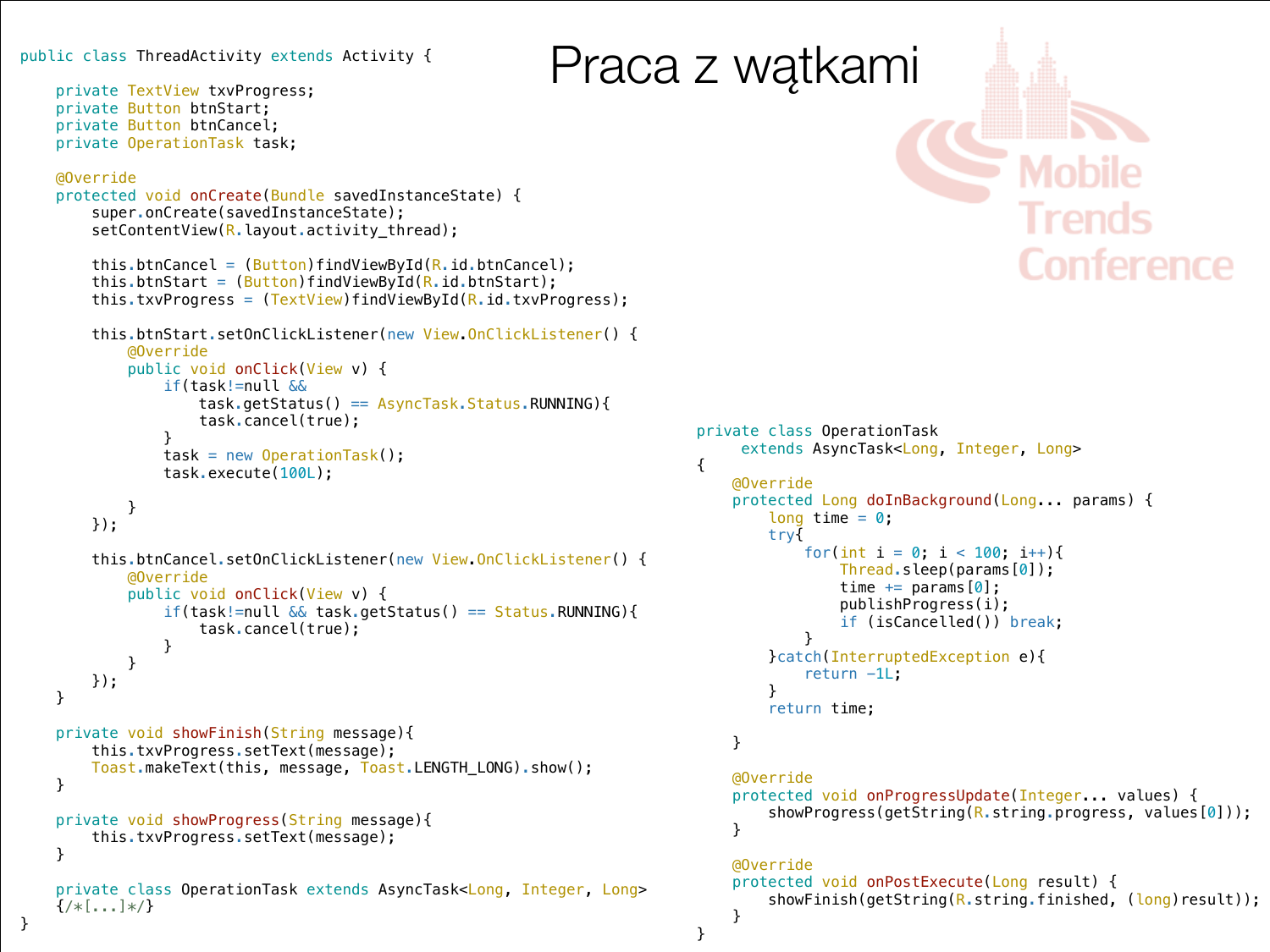### Praca z wątkami (AA)

- AsyncTask
- @Background
	- id
	- serial
	- delay
- @UiThread - delay

 $@EActivity(R_{\cdot}$ layout.activity thread) public class AAThreadActivity extends Activity {

 @ViewById(R.id.txvProgress) protected TextView txvProgress;

 @Click(R.id.btnStart) protected void btnStartClick(){ doOperation(100); }

```
 @Click(R.id.btnCancel)
 protected void btnCancelClick(){
     BackgroundExecutor.cancelAll("operation", true);
 }
```
Trends

Conference

```
 @Background(id="operation")
    protected void doOperation(int timeStep){
       long time = 0;
        try{
           for(int i = 0; i < 100; i++){
               Thread.sleep(timeStep);
               time += timeStep;
               showProgress(getString(R.string.progress, i));
 }
        }catch(InterruptedException e){
           showFinish(getString(R.string.finished, -1L));
 }
       showFinish(getString(R.string.finished, time));
    }
```
 @UiThread protected void showProgress(String message){ this.txvProgress.setText(message);

```
 }
 @UiThread
```

```
 protected void showFinish(String message){
     this.txvProgress.setText(message);
     Toast.makeText(this, message, Toast.LENGTH_LONG).show();
 }
```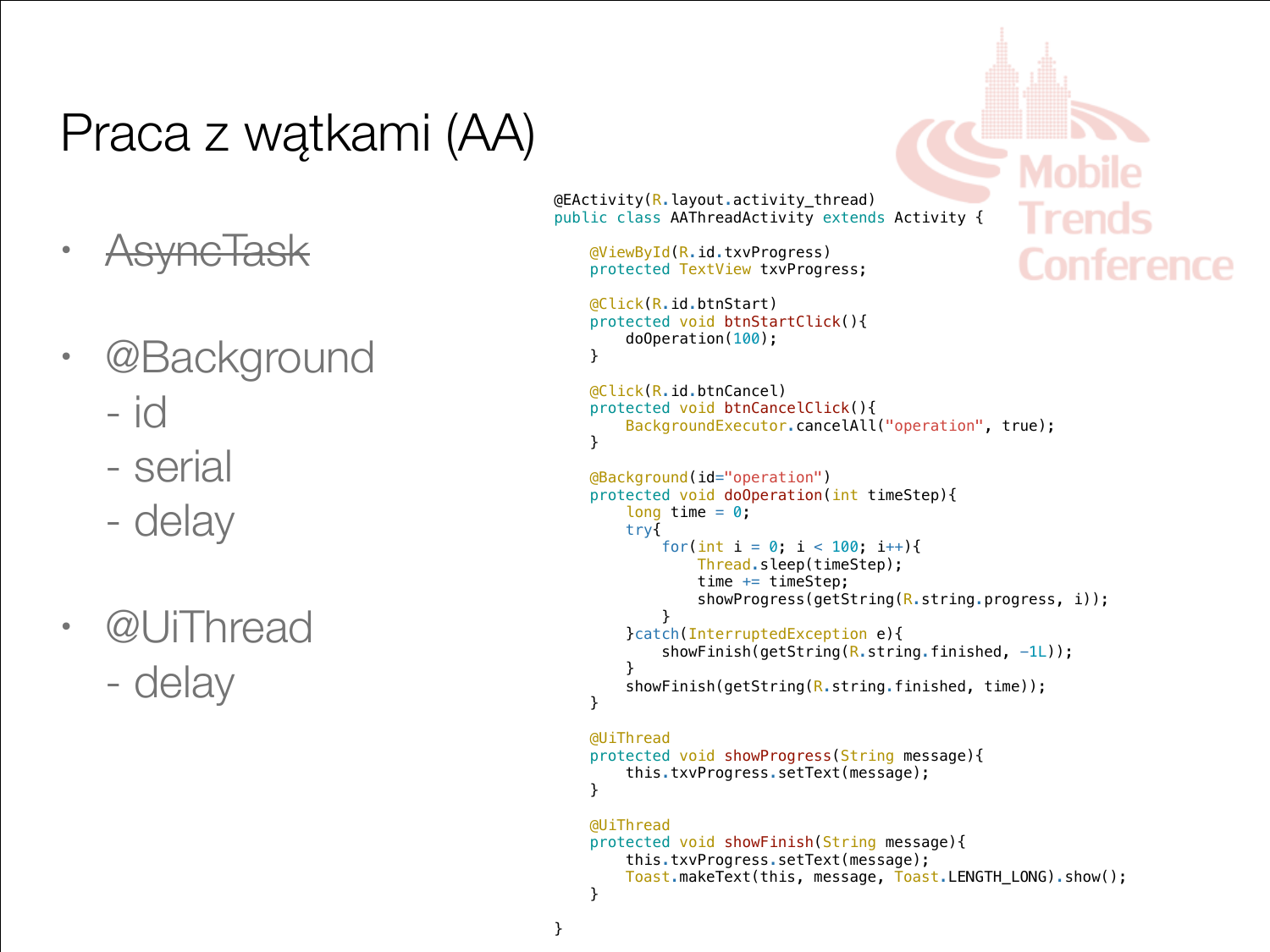### Zasoby

• Aby skorzystać z jakiegoś zasobu:

• W przypadku wykorzystania AA:

//Deklaracja ... private String applicationName;

// .... i pobranie this.applicationName = getResources(). getString(R.string.app\_name);

@StringRes(R.string.app\_name) protected String applicationName;

• Dostępna jest cała rodzina adnotacji @XXXRes:

@StringRes, @AnimationRes, @ColorRes, @DimensionPixelOffsetRes, @DimensionPixelSizeRes, @DimensionRes, @BooleanRes, @ColorStateListRes, @DrawableRes, @IntArrayRes, @IntegerRes, @LayoutRes, @MovieRes, @StringArrayRes, @TextArrayRes, @TextRes, @HtmlRes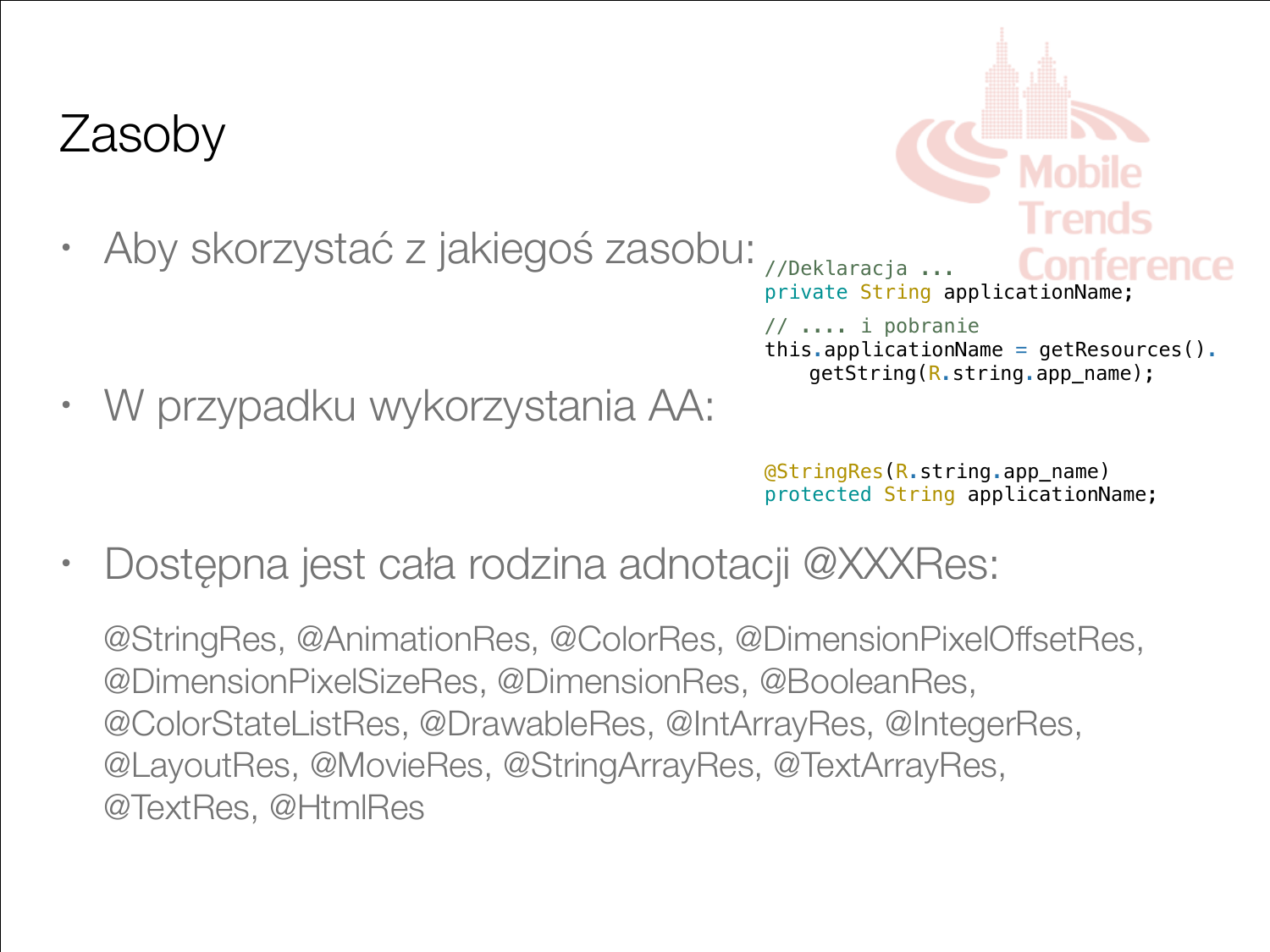### **SharedPreferences**



• Wykorzystanie standardowe:

```
SharedPreferences prefs = this.getSharedPreferences(
         "pl.amsard.aa3examples", Context.MODE_PRIVATE);
prefs.edit().putLong("timeKey", new Date().getTime()+3600).commit();
long time = prefs.getLong("timeKey", new Date().getTime());
```

```
• W przypadku użycia AA:
  @SharedPref
  public interface AAPrefs {
       long time();
   }
```

```
long time = prefix.time().getOr(new Date().getTime());
this.prefs.edit().time().put(new Date().getTime()+3600).apply();
this.prefs.clear();
```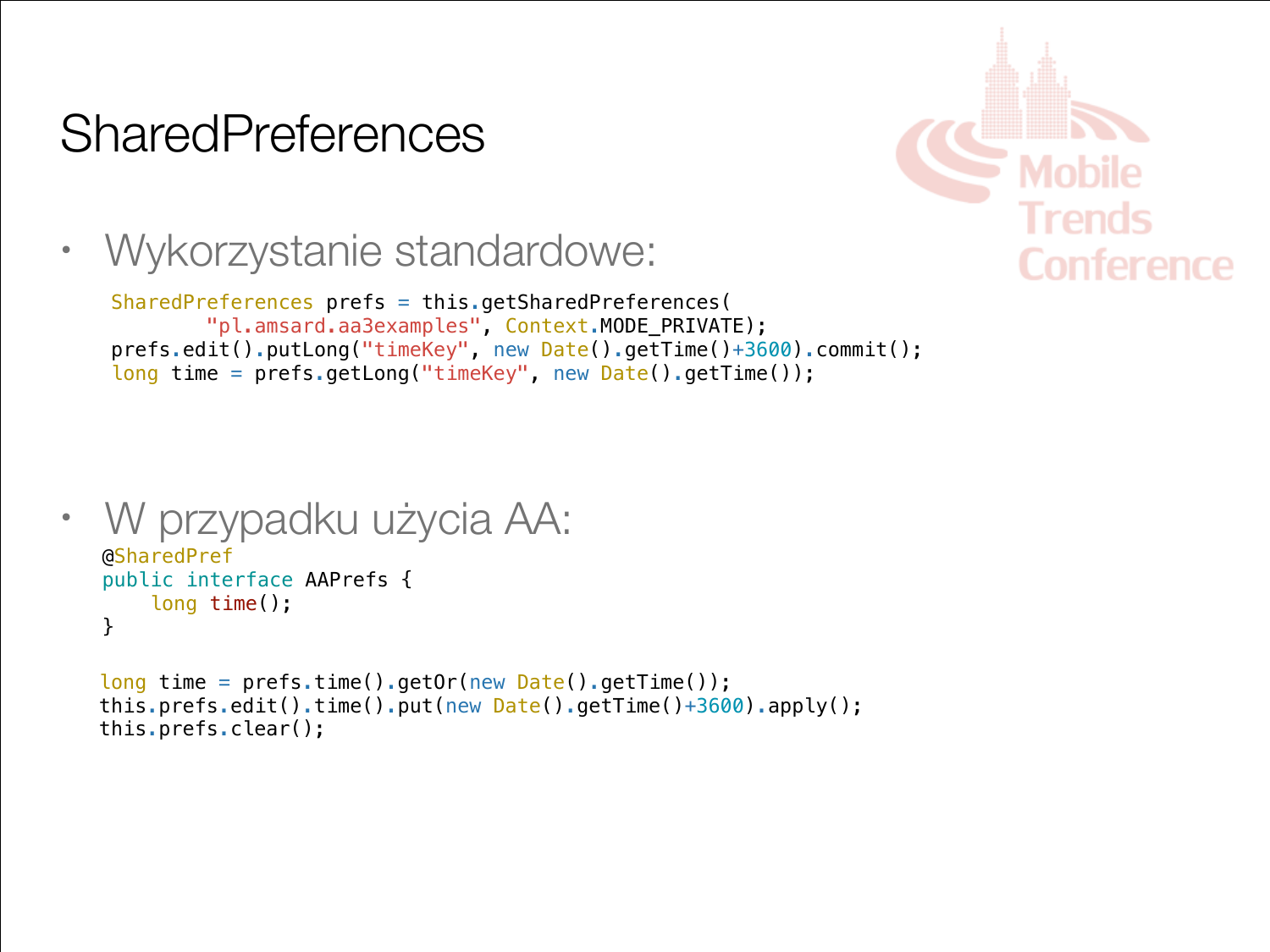### Klient RESTowego API



- Oparty o Spring Android (core, RestTemplate)
- Dodatkowo wymaga serializera do określonego, używanego formatu danych (np. Jackson - JSON)
- Jak używać:

```
@Rest(converters = { MappingJacksonHttpMessageConverter.class, FormHttpMessageConverter.class })
public interface WebserviceClientInterface {
```

```
 @Get("/api/news?lang={lang}&api={api}")
 NewsResponse getNews(String lang, int api);
```

```
 @Post("/api/auth")
AuthorizeResponse authorizeUser(UserPostParams params);
```
#### }

```
@RestService
protected WebserviceClientInterface restClient;
```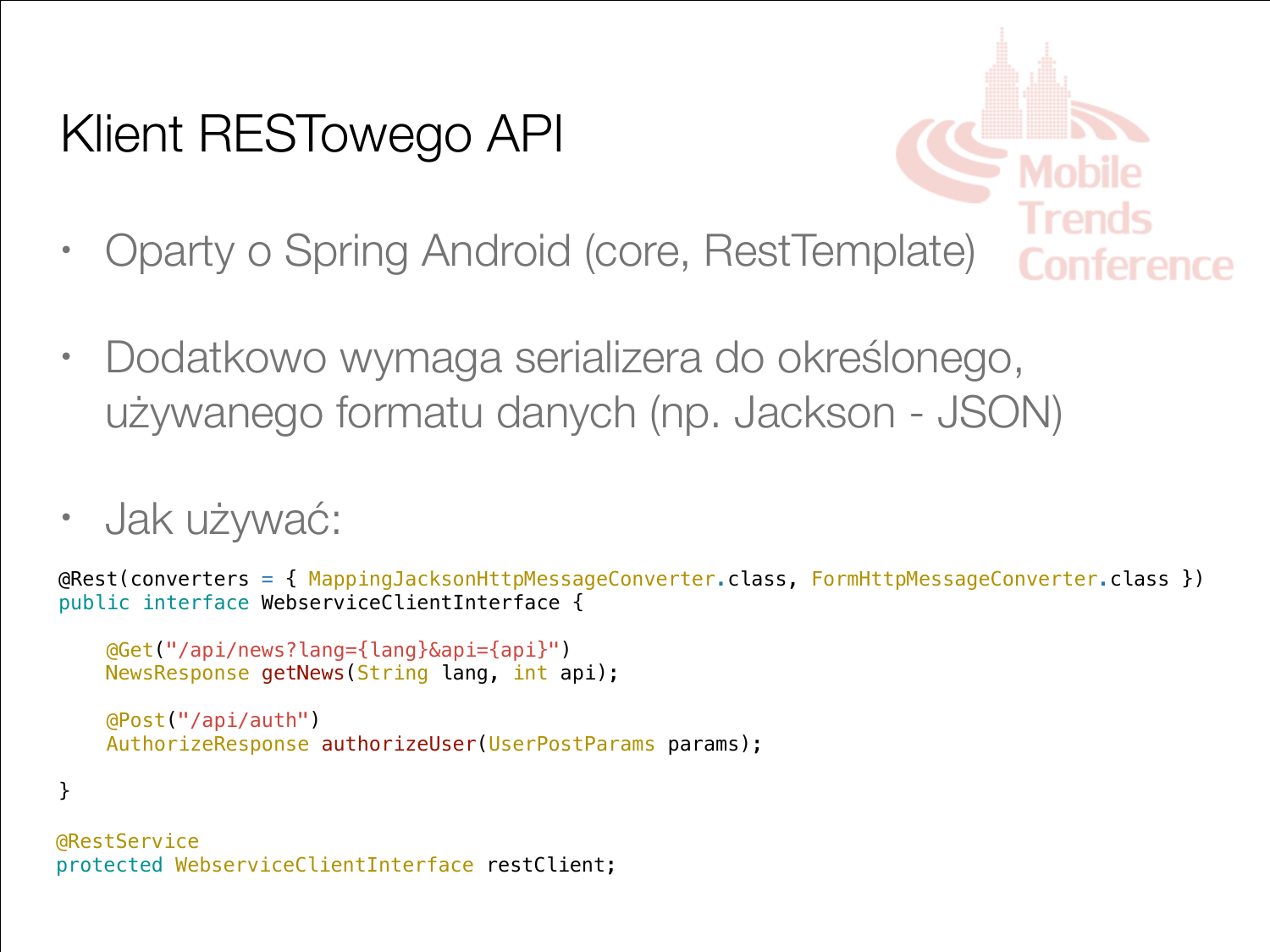### Jeszcze kilka przydatnych dodatków

- Integracja z biblioteką RoboGuice
- Integracja z biblioteką ORMLite